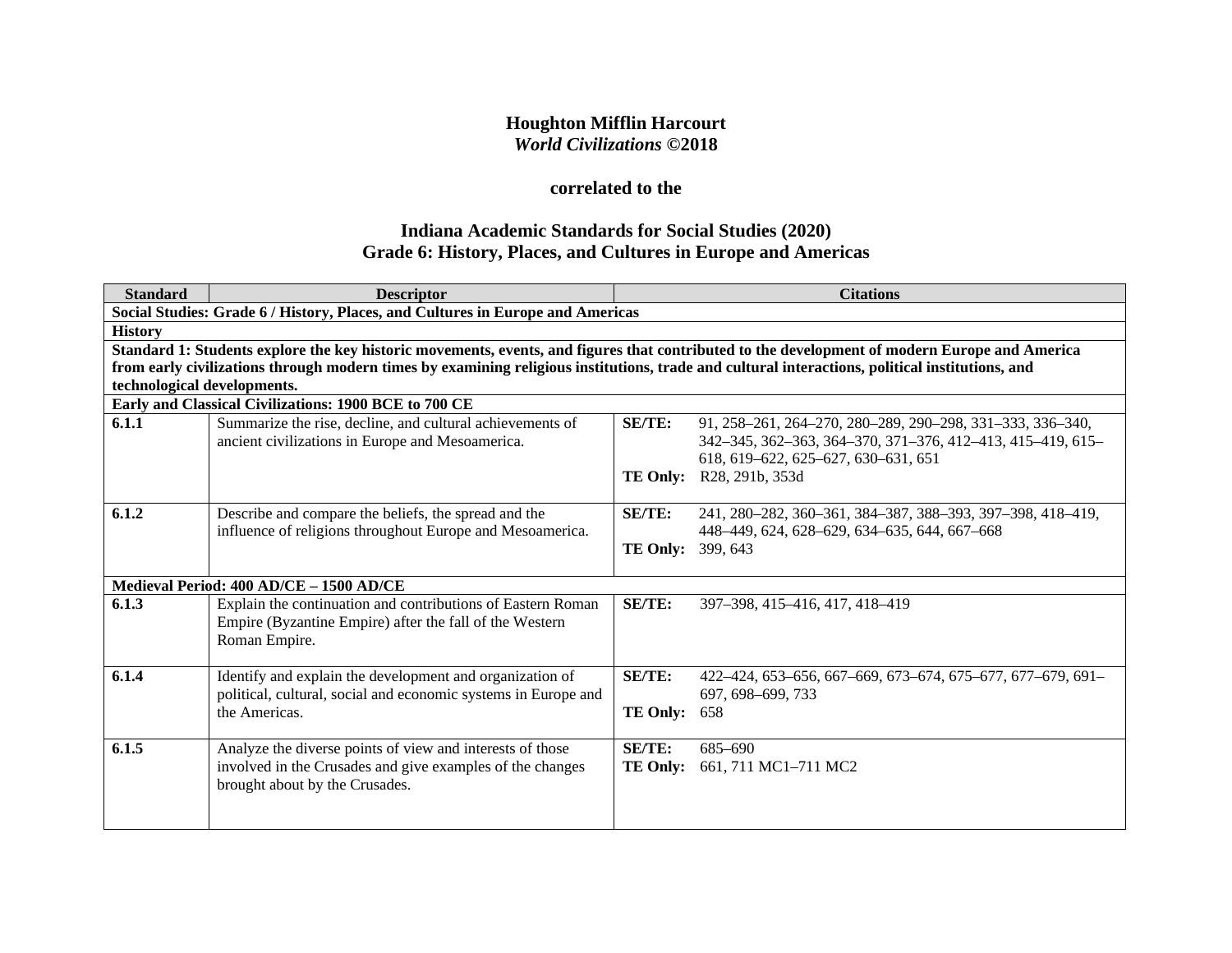| <b>Standard</b> | <b>Descriptor</b>                                                                                                                                                                                                                    |                           | <b>Citations</b>                                                               |
|-----------------|--------------------------------------------------------------------------------------------------------------------------------------------------------------------------------------------------------------------------------------|---------------------------|--------------------------------------------------------------------------------|
| 6.1.6           | Identify trade routes and discuss their impact on the rise of                                                                                                                                                                        | SE/TE:                    | 357, 412, 422, 619-621, 718-720                                                |
|                 | cultural centers and trade cities in Europe and Mesoamerica.                                                                                                                                                                         | TE Only:                  | 427                                                                            |
| 6.1.7           | Describe how the Black Death, along with economic,<br>environmental and social factors led to the decline of<br>medieval society.                                                                                                    | SE/TE:                    | 515, 661, 701-702, 708-709, 716                                                |
| 6.1.8           | Compare the diverse perspectives, ideas, interests and people<br>that brought about the Renaissance in Europe.                                                                                                                       | SE/TE:                    | 718-721, 722-728, 730-731, 732-738, 776-778, 778-781, 786-<br>787              |
| 6.1.9           | Analyze the interconnections of people, places and events in<br>the economic, scientific and cultural exchanges of the<br>European Renaissance that led to the Scientific Revolution,<br>voyages of discovery and imperial conquest. | SE/TE:<br><b>TE Only:</b> | 760-761, 772-775, 776-778, 780-781, 782-784, 788, 793, 796-<br>801, 828<br>728 |
|                 | Early Modern Era: 1500 CE to 1800 CE                                                                                                                                                                                                 |                           |                                                                                |
| 6.1.10          | Examine and explain the outcomes of European colonization<br>as it impacted the Americas including the cultural exchange<br>between Europe and the Americas.                                                                         | <b>SE/TE:</b>             | 638, 647, 776, 798-799, 806-811, 812-815                                       |
| 6.1.11          | Compare and contrast Spanish, Portuguese, French, and<br>British colonies in the Americas.                                                                                                                                           | SE/TE:                    | 801, 834-835, 847-848                                                          |
| 6.1.12          | Describe the Reformations and their effects on European and<br>American society.                                                                                                                                                     | SE/TE:                    | 668, 748-754, 755-759, 760-764, 827                                            |
| 6.1.13          | Explain the origin and spread of scientific, political, and<br>social ideals associated with the Age of Enlightenment/Age of<br>Reason.                                                                                              | SE/TE:<br>TE Only:        | 780-788, 826-829, 830-836, 838-839, 840-843, 847-849<br>790-791, 829b, 853     |
| 6.1.14          | Describe the origins, developments and innovations of the<br>Industrial Revolution and explain the impact of these changes<br>brought about urbanization, changing role of women and<br>child labor.                                 | SE/TE:                    | 829, 855, 858-862                                                              |
| 6.1.15          | Describe the impact of industrialization and urbanization on<br>the lives of individuals and on trade and cultural exchange<br>between Europe and the Americas and the rest of the world.                                            | SE/TE:<br><b>TE Only:</b> | 863-865, 872, 874-875<br>861, 869, 882                                         |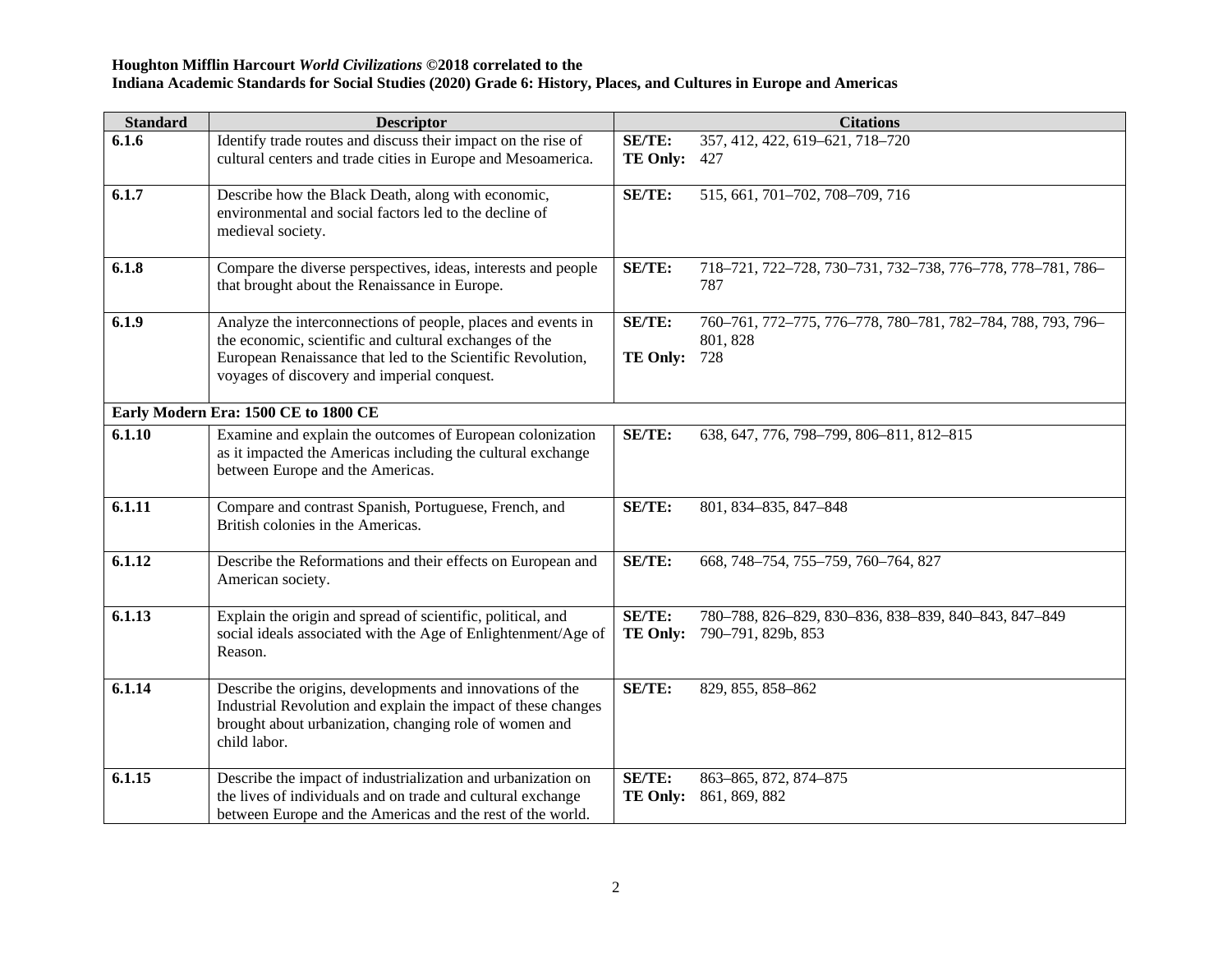| <b>Standard</b> | <b>Descriptor</b>                                                                                                                                    |                                  | <b>Citations</b>                                                  |  |  |  |
|-----------------|------------------------------------------------------------------------------------------------------------------------------------------------------|----------------------------------|-------------------------------------------------------------------|--|--|--|
| 6.1.16          | Discuss the benefits and challenges related to the                                                                                                   | <b>SE/TE:</b>                    | 942-943, 1056, 1061-1062, 1064-1066                               |  |  |  |
|                 | development of a highly technological society.                                                                                                       | <b>TE Only:</b> 862, 882         |                                                                   |  |  |  |
|                 |                                                                                                                                                      |                                  |                                                                   |  |  |  |
|                 | Chronological Thinking, Historical Comprehension, Analysis, and Interpretation, Research<br>Create and compare timelines that identify major people, |                                  | 11, 463, 496, 947, 949, 951, 1031                                 |  |  |  |
| 6.1.17          | events and developments in the history of individual                                                                                                 | <b>SE/TE:</b><br><b>TE Only:</b> | 253, 260, 270, 325, 381, 386, 396, 407, 609, 661, 670, 682, 684d, |  |  |  |
|                 | civilizations and/or countries that comprise Europe and the                                                                                          |                                  | 713, 735, 745, 769, 793, 801, 823, 843b, 855, 878, 885, 915, 921, |  |  |  |
|                 | Americas.                                                                                                                                            |                                  | 929, 939, 975, 1023, 1053                                         |  |  |  |
|                 |                                                                                                                                                      |                                  |                                                                   |  |  |  |
| 6.1.18          | Define and use the terms decade, century, and millennium,                                                                                            | SE/TE:                           | 4                                                                 |  |  |  |
|                 | and compare alternative ways that historical periods and eras                                                                                        |                                  |                                                                   |  |  |  |
|                 | are designated by identifying the organizing principles upon                                                                                         |                                  |                                                                   |  |  |  |
|                 | which each is based.                                                                                                                                 |                                  |                                                                   |  |  |  |
| 6.1.19          | Analyze cause-and-effect relationships, keeping in mind                                                                                              | <b>SE/TE:</b>                    | 102-103, 139, 249, 251, 770-771, 907, 939, 945                    |  |  |  |
|                 | multiple causations, including the importance of individuals,                                                                                        | <b>TE Only:</b>                  | 29, 44, 57, 69b, 231, 273, 309, 369, 393, 417, 496, 540, 639b,    |  |  |  |
|                 | ideas, human interests, beliefs and chance in history.                                                                                               |                                  | 647b, 810, 868, 890, 894, 904b, 912-913, 929, 1018, 1041          |  |  |  |
|                 |                                                                                                                                                      |                                  |                                                                   |  |  |  |
| 6.1.20          | Differentiate between fact and interpretation in historical                                                                                          | SE/TE:                           | 11, 131, 142-143, 226-227, 330, 408-409, 517, 551, 662-663        |  |  |  |
|                 | accounts and explain the meaning of historical passages by<br>identifying who was involved, what happened, where it                                  | <b>TE Only:</b> 8,890b           |                                                                   |  |  |  |
|                 | happened, and relating them to outcomes that followed and                                                                                            |                                  |                                                                   |  |  |  |
|                 | gaps in the historical record.                                                                                                                       |                                  |                                                                   |  |  |  |
|                 |                                                                                                                                                      |                                  |                                                                   |  |  |  |
| 6.1.21          | Form research questions and use a variety of information                                                                                             | TE Only:                         | 184, 418, 419b, 510b, 635-636, 651, 674, 684b, 686, 690b, 694,    |  |  |  |
|                 | resources to obtain, evaluate and present data on people,                                                                                            |                                  | 721, 729, 731b, 759, 772, 775, 808, 814, 829, 829b, 836b, 848,    |  |  |  |
|                 | cultures and developments in Europe and the Americas.                                                                                                |                                  | 880b, 894, 896b, 904b, 968b, 1026, 1033b                          |  |  |  |
| 6.1.22          | Identify issues related to an historical event in Europe or the                                                                                      | <b>SE/TE:</b>                    | 272, 316, 858, 941                                                |  |  |  |
|                 | Americas and give basic arguments for and against that issue                                                                                         | <b>TE Only:</b>                  | 678, 684b, 690, 705, 719, 731b, 816b, 831, 862, 875b, 880b, 946b, |  |  |  |
|                 | utilizing the perspectives, interests and values of those                                                                                            |                                  | 948, 1026b                                                        |  |  |  |
|                 | involved.                                                                                                                                            |                                  |                                                                   |  |  |  |
|                 |                                                                                                                                                      |                                  |                                                                   |  |  |  |
| 6.1.23          | Using primary and secondary sources to examine an historical<br>account about an issue of the time, reconstruct the literal                          | SE/TE:<br>TE Only:               | 10, 137, 886-887                                                  |  |  |  |
|                 | meaning of the passages by identifying who was involved,                                                                                             |                                  | 158, 239, 382-383, 958, 968, 997                                  |  |  |  |
|                 | what happened, where it happened, what events led to these                                                                                           |                                  |                                                                   |  |  |  |
|                 | developments and what consequences or outcomes followed.                                                                                             |                                  |                                                                   |  |  |  |
|                 |                                                                                                                                                      |                                  |                                                                   |  |  |  |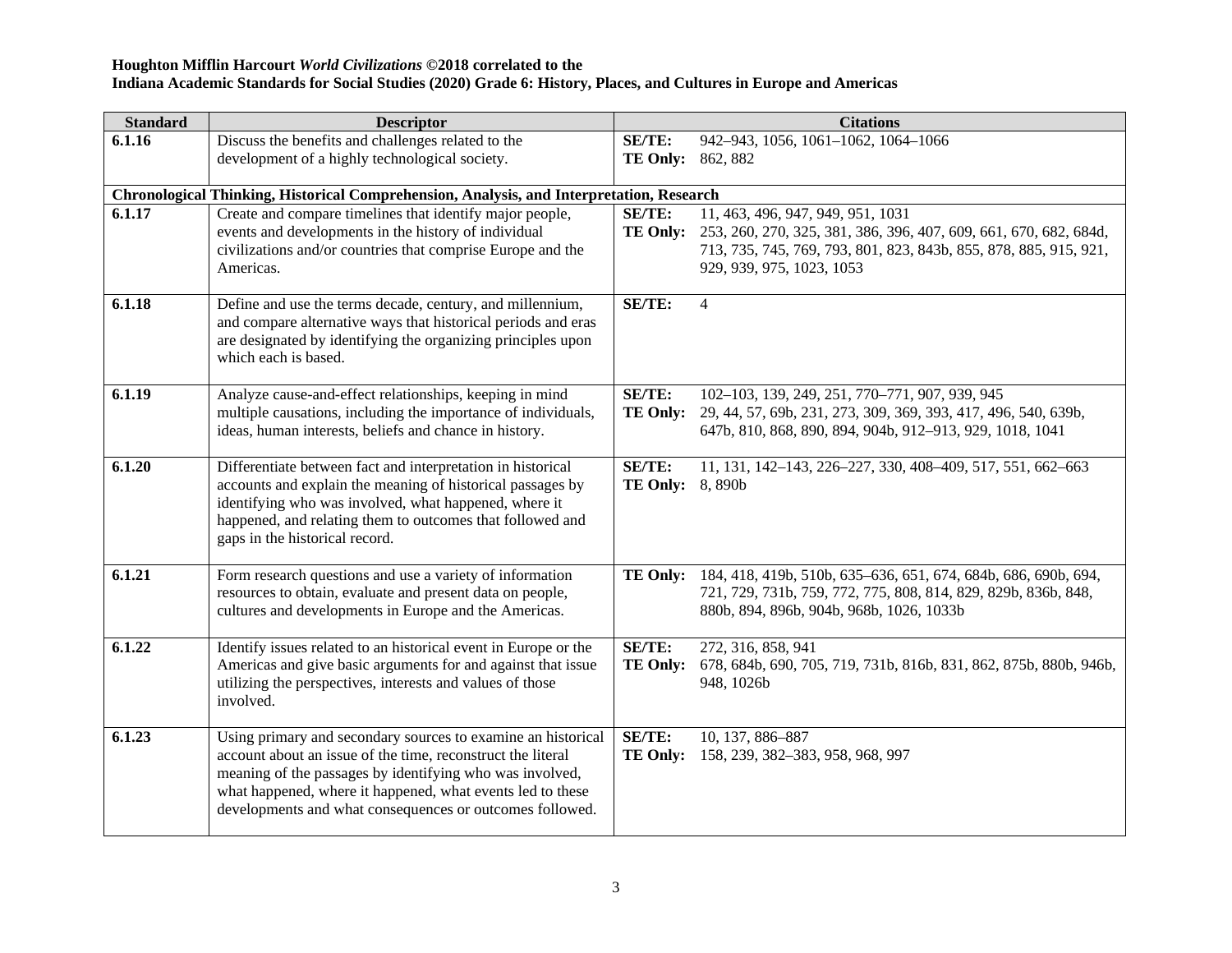## **Houghton Mifflin Harcourt** *World Civilizations* **©2018 correlated to the**

**Indiana Academic Standards for Social Studies (2020) Grade 6: History, Places, and Cultures in Europe and Americas**

| <b>Standard</b>                                                                                                                                    | <b>Descriptor</b>                                                                                                                                                                                    |                          | <b>Citations</b>                                              |  |
|----------------------------------------------------------------------------------------------------------------------------------------------------|------------------------------------------------------------------------------------------------------------------------------------------------------------------------------------------------------|--------------------------|---------------------------------------------------------------|--|
| <b>Civics and Government</b>                                                                                                                       |                                                                                                                                                                                                      |                          |                                                               |  |
| Standard 2: Students compare and contrast forms of government in different historical periods with contemporary political structures of Europe and |                                                                                                                                                                                                      |                          |                                                               |  |
| the Americas and examine the rights and responsibilities of individuals in different political systems.                                            |                                                                                                                                                                                                      |                          |                                                               |  |
| <b>Foundations of Government</b>                                                                                                                   |                                                                                                                                                                                                      |                          |                                                               |  |
| 6.2.1                                                                                                                                              | Compare and contrast major forms of governments in Europe                                                                                                                                            | SE/TE:                   | 264-265, 267-271, 336-338, 341-343, 637, 699, 830-832, 839-   |  |
|                                                                                                                                                    | and the Americas throughout history.                                                                                                                                                                 |                          | 840, 920-921                                                  |  |
|                                                                                                                                                    |                                                                                                                                                                                                      |                          | TE Only: 34b, 327b, 658                                       |  |
| 6.2.2                                                                                                                                              | Explain how the elements and foundations of Greek direct                                                                                                                                             | SE/TE:                   | 32, 269-271                                                   |  |
|                                                                                                                                                    | democracy can be found in modern systems of government.                                                                                                                                              | <b>TE Only:</b> 327b     |                                                               |  |
|                                                                                                                                                    |                                                                                                                                                                                                      |                          |                                                               |  |
| 6.2.3                                                                                                                                              | Explain how the elements and foundations of Roman                                                                                                                                                    | SE/TE:                   | 33, 337 - 338                                                 |  |
|                                                                                                                                                    | representative democracy are present in modern systems of                                                                                                                                            |                          | TE Only: 327b, 331, 335b                                      |  |
|                                                                                                                                                    | government.                                                                                                                                                                                          |                          |                                                               |  |
| 6.2.4                                                                                                                                              | Examine key ideas of Magna Carta (1215), the Petition of                                                                                                                                             | SE/TE:                   | 33, 698-699, 838, 840-842                                     |  |
|                                                                                                                                                    | Right (1628), and the English Bill of Rights (1689) as                                                                                                                                               | <b>TE Only:</b> 31, 697d |                                                               |  |
|                                                                                                                                                    | documents to place limits on the English monarchy and how                                                                                                                                            |                          |                                                               |  |
|                                                                                                                                                    | they have affected the shaping of other governments.                                                                                                                                                 |                          |                                                               |  |
|                                                                                                                                                    |                                                                                                                                                                                                      |                          |                                                               |  |
| 6.2.5                                                                                                                                              | Define the term nation-state and describe the rise of nation-                                                                                                                                        | SE/TE:                   | 681-682, 704, 888                                             |  |
|                                                                                                                                                    | states headed by monarchs in Europe from 1500 to 1700.                                                                                                                                               |                          |                                                               |  |
| <b>Functions of Government</b>                                                                                                                     |                                                                                                                                                                                                      |                          |                                                               |  |
| 6.2.6                                                                                                                                              | Discuss the impact of major forms of government in Europe                                                                                                                                            | SE/TE:                   | 845, 897, 918, 920-921, 934-937, 945, 969-971, 973-975, 1021- |  |
|                                                                                                                                                    | and the Americas on civil and human rights.                                                                                                                                                          |                          | 1024, 1040-1041                                               |  |
|                                                                                                                                                    |                                                                                                                                                                                                      | <b>TE Only: 1046</b>     |                                                               |  |
|                                                                                                                                                    |                                                                                                                                                                                                      |                          |                                                               |  |
| 6.2.7                                                                                                                                              | Identify and describe the functions of international political                                                                                                                                       | SE/TE:                   | 944, 959, 978, 1024, 1034-1035, 1070, 1076-1077               |  |
|                                                                                                                                                    | organizations in the world today.                                                                                                                                                                    | <b>TE Only: 1037</b>     |                                                               |  |
| <b>Roles of Citizens</b>                                                                                                                           |                                                                                                                                                                                                      |                          |                                                               |  |
| 6.2.8                                                                                                                                              | Define and compare citizenship and the citizen's role                                                                                                                                                | <b>SE/TE:</b>            | 267-268, 338, 355, 1003-1004, 1034                            |  |
|                                                                                                                                                    | throughout history in Europe and the Americas.                                                                                                                                                       | <b>TE Only:</b>          | 263b, 841, 1047                                               |  |
|                                                                                                                                                    |                                                                                                                                                                                                      |                          |                                                               |  |
| Geography                                                                                                                                          |                                                                                                                                                                                                      |                          |                                                               |  |
|                                                                                                                                                    | Standard 3: Students identify the characteristics of climate regions in Europe and the Americas and describe major physical features, countries and<br>cities of Europe, and the Western Hemisphere. |                          |                                                               |  |
|                                                                                                                                                    |                                                                                                                                                                                                      |                          |                                                               |  |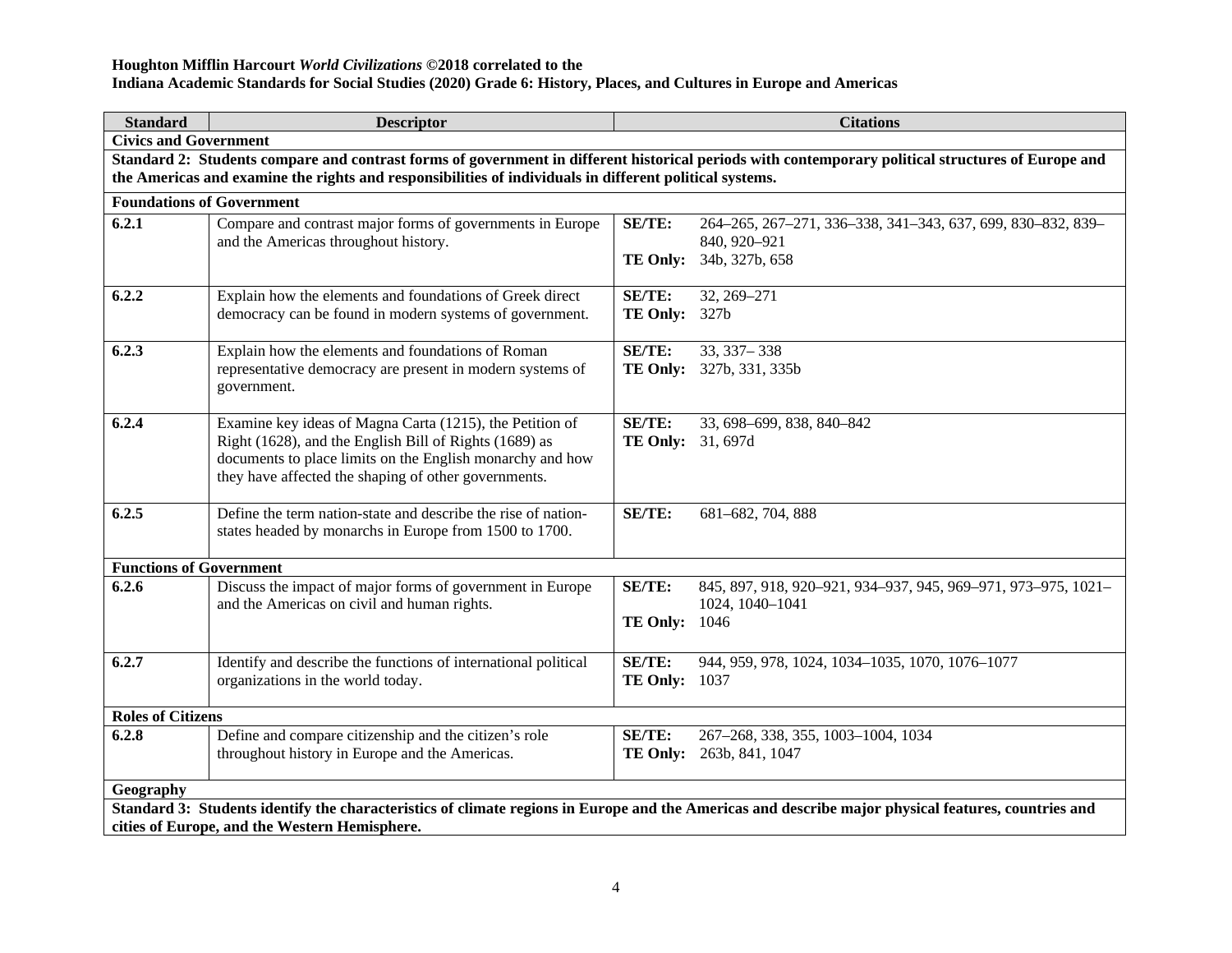| <b>Standard</b>                   | <b>Descriptor</b>                                                                                                                                                                                                                                                                            | <b>Citations</b>                                                                             |
|-----------------------------------|----------------------------------------------------------------------------------------------------------------------------------------------------------------------------------------------------------------------------------------------------------------------------------------------|----------------------------------------------------------------------------------------------|
| <b>The World in Spatial Terms</b> |                                                                                                                                                                                                                                                                                              |                                                                                              |
| 6.3.1                             | Demonstrate a broad understanding of the countries and<br>capitals of Europe and the Americas.                                                                                                                                                                                               | R6-R10, 377, 975<br>SE/TE:<br>TE Only: 310b, 410, 665                                        |
| 6.3.2                             | Identify the four hemispheres of the earth and use latitude and<br>longitude to locate the capital cities of Europe, North<br>America, and South America to show absolute location and<br>relative location to the Earth's surfaces.                                                         | SE/TE:<br>$15-16, 377$<br><b>Digital Resources:</b><br>Geography and Map Skills Handbook     |
| 6.3.3                             | Name and locate the seven continents, the five oceans, and<br>four hemispheres on a world map and explain that geographic<br>names vary regionally, historically, politically, and spatially.                                                                                                | SE/TE:<br>377, 379<br>TE Only: 11d, 559, 802, 804-805, 849                                   |
| <b>Places and Regions</b>         |                                                                                                                                                                                                                                                                                              |                                                                                              |
| 6.3.4                             | Describe and compare major cultural characteristics of<br>regions in Europe and the Western Hemisphere.                                                                                                                                                                                      | <b>SE/TE:</b><br>6-7, 14-15, 17, 413-414, 544-548, 657, 718-719, 1056<br><b>TE Only: 652</b> |
| <b>Physical Systems</b>           |                                                                                                                                                                                                                                                                                              |                                                                                              |
| 6.3.5                             | Give examples and describe the formation of important river<br>deltas, mountains and bodies of water in Europe and the<br>Americas.                                                                                                                                                          | SE/TE:<br>257, 328-329, 358, 411-412, 558, 612-614<br><b>TE Only: 849</b>                    |
| 6.3.6                             | Explain how ocean currents and winds influence climate<br>differences for Europe and the Americas.                                                                                                                                                                                           | <b>SE/TE:</b><br>665, 1062                                                                   |
| 6.3.7                             | Locate and describe the climate regions of Europe and the<br>Americas and explain how and why they differ.                                                                                                                                                                                   | SE/TE:<br>12-13, 15, 329, 612, 665-666                                                       |
| 6.3.8                             | Describe and compare major physical characteristics of<br>regions (biomes) of Europe and the Americas.                                                                                                                                                                                       | SE/TE:<br>413, 612, 619, 1063-1064<br><b>TE Only:</b><br>410, 414b, 613                      |
| <b>Human Systems</b>              |                                                                                                                                                                                                                                                                                              |                                                                                              |
| 6.3.9                             | Identify current patterns of population distribution and growth<br>in Europe and the Americas using a variety of geographic<br>representations such as maps, charts, graphs, and satellite<br>images and aerial photography. Evaluate different push and<br>pull factors trigger migrations. | <b>SE/TE:</b><br>17, 50-51, 72, 598-599, 657, 1031, 1059-1061<br><b>TE Only: 245</b>         |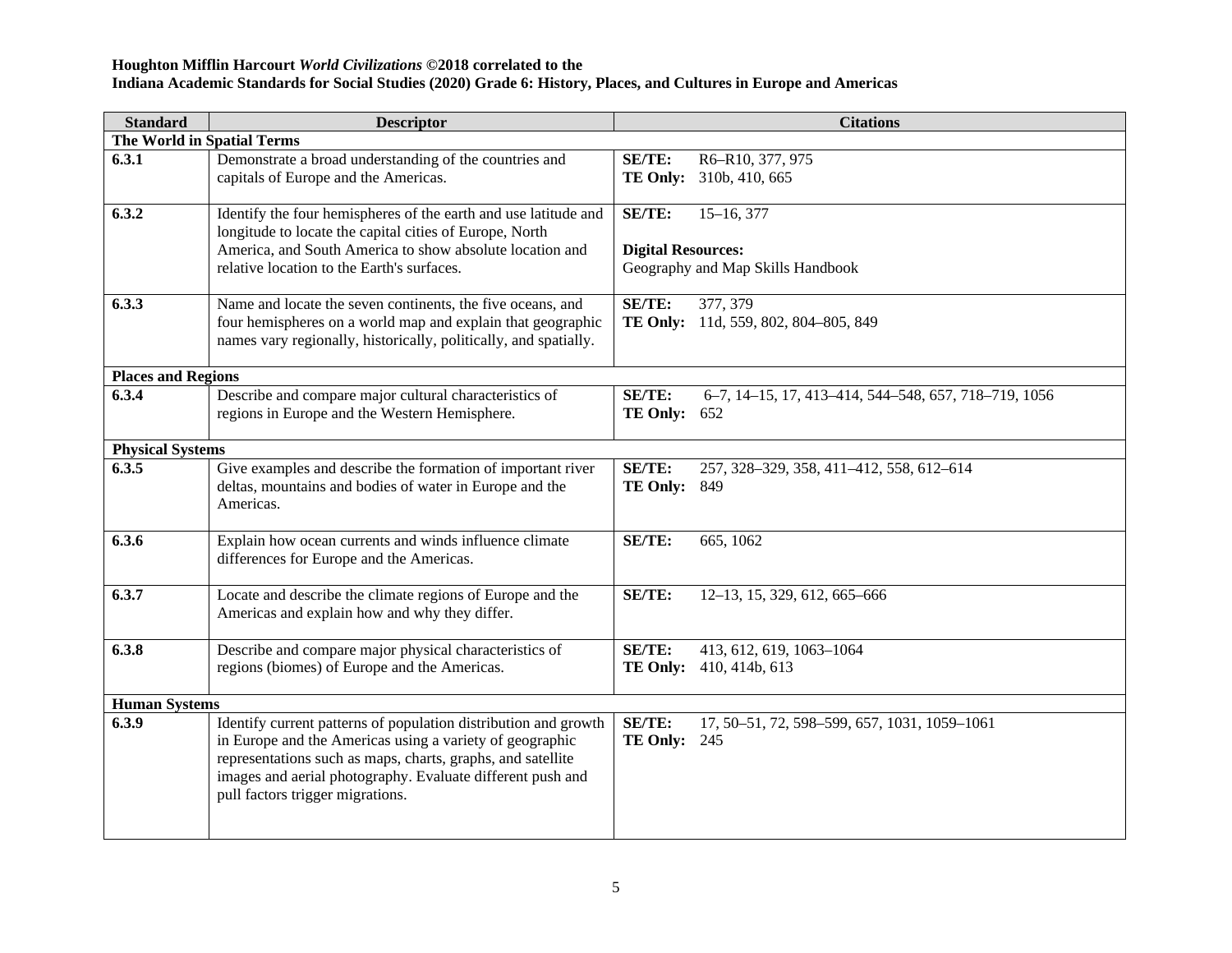| <b>Standard</b>  | <b>Descriptor</b>                                                                                                                              |                 | <b>Citations</b>                                              |
|------------------|------------------------------------------------------------------------------------------------------------------------------------------------|-----------------|---------------------------------------------------------------|
| 6.3.10           | Explain the ways cultural diffusion, invention, and innovation                                                                                 | SE/TE:          | 213, 218, 316-317, 544, 561-564, 780-781, 858-859, 1056-1057  |
|                  | change culture.                                                                                                                                | <b>TE Only:</b> | 565b, 590d                                                    |
|                  |                                                                                                                                                |                 |                                                               |
| 6.3.11           | Differentiate between the terms anthropology, archeology,                                                                                      | <b>SE/TE:</b>   | $5-8$ , $10-11$ , $42-44$                                     |
|                  | and artifacts while explaining how these contribute to our                                                                                     |                 | TE Only: 5b, 60, 65b, 651, 656                                |
|                  | understanding of societies in the present and the past.                                                                                        |                 |                                                               |
| <b>Economics</b> |                                                                                                                                                |                 |                                                               |
|                  | Standard 4: Students examine the influence of physical and cultural factors upon the economic systems of countries in Europe and the Americas. |                 |                                                               |
| 6.4.1            | Give examples of how trade related to key developments in                                                                                      | SE/TE:          | 26-28, 258-259, 412, 619-621, 630-631, 677-678, 701, 716-721, |
|                  | the history of Europe and the Americas.                                                                                                        |                 | 806-811, 812-816, 870-872, 995-996                            |
|                  |                                                                                                                                                | <b>TE Only:</b> | 29d, 816b                                                     |
|                  |                                                                                                                                                |                 |                                                               |
| 6.4.2            | Analyze how countries of Europe and the Americas have been                                                                                     | <b>SE/TE:</b>   | 22-24, 57, 218, 357, 716-721, 814-816, 870-872, 1024-1025     |
|                  | influenced by trade in different historical periods.                                                                                           | <b>TE Only:</b> | 29d, 1020d                                                    |
| 6.4.3            |                                                                                                                                                | <b>SE/TE:</b>   |                                                               |
|                  | Explain why international trade requires a system for<br>exchanging currency between various countries.                                        |                 | 28, 358, 814-815                                              |
|                  |                                                                                                                                                |                 |                                                               |
| 6.4.4            | Describe how different economic systems (traditional,                                                                                          | SE/TE:          | 22, 25, 33, 815-816, 1073                                     |
|                  | command, market and mixed) in Europe and the Americas                                                                                          |                 | <b>TE Only:</b> 816b, 953b                                    |
|                  | answer the basic economic questions on what to produce, how                                                                                    |                 |                                                               |
|                  | to produce, and for whom to produce.                                                                                                           |                 |                                                               |
|                  |                                                                                                                                                |                 |                                                               |
| 6.4.5            | Compare the standard of living of various countries of Europe                                                                                  | SE/TE:          | 996, 1012, 1025, 1074                                         |
|                  | and the Americas today using Gross Domestic Product (GDP)                                                                                      | TE Only: 21b    |                                                               |
|                  | per capita as an indicator.                                                                                                                    |                 |                                                               |
|                  |                                                                                                                                                |                 |                                                               |
| 6.4.6            | Analyze current economic issues in the countries of Europe or                                                                                  | SE/TE:          | 59, 881, 1024-1026, 1081                                      |
|                  | the Americas using a variety of information resources.                                                                                         |                 |                                                               |
| 6.4.7            |                                                                                                                                                | SE/TE:          |                                                               |
|                  | Identify economic connections between the local community<br>and the countries of Europe and the Americas, and identify                        | <b>TE Only:</b> | 69, 1025-1026, 1055<br>28, 1026b                              |
|                  | job skills needed to be successful in the workplace                                                                                            |                 |                                                               |
|                  |                                                                                                                                                |                 |                                                               |
| 6.4.8            | Define how European and American countries utilize a                                                                                           | SE/TE:          | 30-31, 34, 862, 1067-1068, 1079-1080                          |
|                  | welfare state system, and then identify ways that societies                                                                                    |                 |                                                               |
|                  | engage with helpful and harmful externalities in Europe and                                                                                    |                 |                                                               |
|                  | the Americas.                                                                                                                                  |                 |                                                               |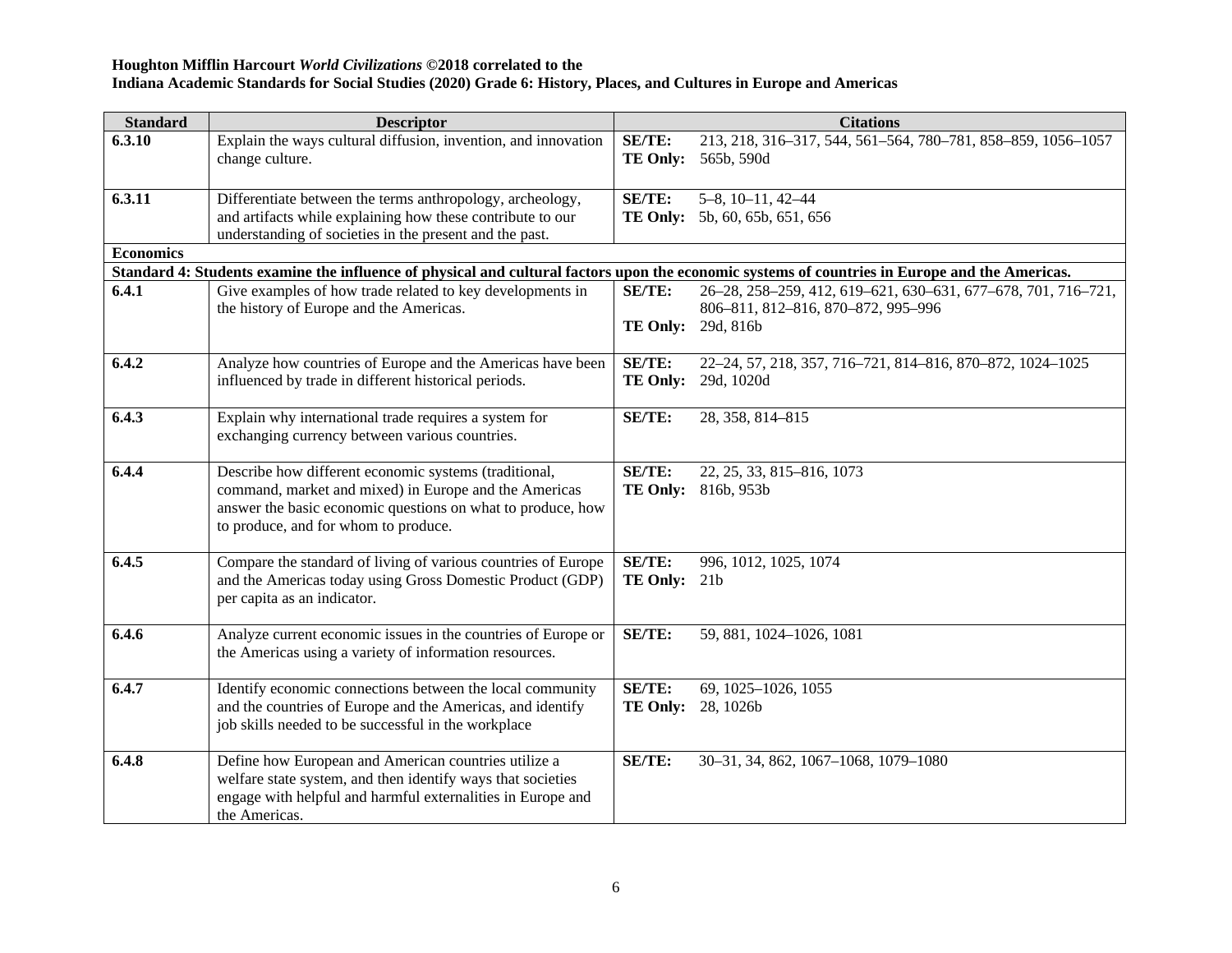| <b>Standard</b>          | <b>Descriptor</b>                                                                                                                                                    |                 | <b>Citations</b>                                                                                                                                                                                                                                                                                                                                                                                                                                                                                                                                                                                                                                                                                                                                                                                        |
|--------------------------|----------------------------------------------------------------------------------------------------------------------------------------------------------------------|-----------------|---------------------------------------------------------------------------------------------------------------------------------------------------------------------------------------------------------------------------------------------------------------------------------------------------------------------------------------------------------------------------------------------------------------------------------------------------------------------------------------------------------------------------------------------------------------------------------------------------------------------------------------------------------------------------------------------------------------------------------------------------------------------------------------------------------|
| 6.4.9                    | Explain how saving and investing help increase productivity<br>and economic growth and compare and contrast individual<br>saving and investing options.              | SE/TE:          | 23, 28, 860, 905-906                                                                                                                                                                                                                                                                                                                                                                                                                                                                                                                                                                                                                                                                                                                                                                                    |
|                          | Learning Outcomes for Literacy in History/Social Studies Learning                                                                                                    |                 |                                                                                                                                                                                                                                                                                                                                                                                                                                                                                                                                                                                                                                                                                                                                                                                                         |
|                          |                                                                                                                                                                      |                 | LH.1: Read and comprehend history/social studies texts independently and proficiently, and write effectively for a variety of discipline-specific tasks,                                                                                                                                                                                                                                                                                                                                                                                                                                                                                                                                                                                                                                                |
| purposes, and audiences. |                                                                                                                                                                      |                 |                                                                                                                                                                                                                                                                                                                                                                                                                                                                                                                                                                                                                                                                                                                                                                                                         |
| 6-8.LH.1.1               | Read and comprehend history/social studies texts within a<br>range of complexity appropriate for grades 6-8 independently<br>and proficiently by the end of grade 8. | SE/TE:          | R26, 80-81, 148d, 214, 268-269, 274-275, 290-291, 295, 305,<br>308, 334-335, 340, 394-395, 397, 431, 500, 504-505, 517, 537,<br>570-571, 628-629, 633, 683, 699, 711, 724, 734, 740-741, 751,<br>779, 799, 817-818, 825, 833, 1008, 1045<br>TE Only: 32, 227b, 229, 235d, 502, 828, 846                                                                                                                                                                                                                                                                                                                                                                                                                                                                                                                 |
| 6-8.LH.1.2               | Write routinely over a variety of timeframes for a range of<br>discipline-specific tasks, purposes, and audiences.                                                   | SE/TE:          | 301, 323, 379, 405, 427, 553, 581, 607, 659, 711, 787, 791, 853,<br>913, 981                                                                                                                                                                                                                                                                                                                                                                                                                                                                                                                                                                                                                                                                                                                            |
|                          |                                                                                                                                                                      |                 | TE Only: 19b, 36-37, 40, 51, 60-61, 65b, 68, 76, 79b, 84, 86, 86b, 89, 98-<br>99, 103b, 107, 122, 136, 136b, 138-139, 154d, 161, 165, 178-179,<br>189, 197, 202, 222-223, 235d, 250-251, 261, 282, 296, 300, 310b,<br>319, 322, 344-345, 352, 356, 375-376, 378, 386-387, 387b, 389,<br>393b, 396, 404, 419b, 424b, 426, 469b, 473, 484, 487, 490, 497,<br>500, 502, 512-513, 525, 529b, 535, 539, 546, 549, 552, 564, 580,<br>596, 606, 621, 635-636, 647b, 656, 658, 670, 672, 674, 683, 689,<br>692-693, 697, 700, 702-703, 706b, 710, 721, 728-729, 731b,<br>731d, 742-743, 750-753, 759, 759b, 764b, 766, 775, 781, 781b,<br>790, 803, 808-809, 820-821, 829, 829b, 832, 852, 880b, 882-883,<br>900b, 906, 912, 917b, 935, 937, 939, 949, 958, 978b, 980, 990,<br>1004, 1026, 1028-1029, 1043-1044 |
|                          | <b>Key Ideas and Textual Support (Reading)</b>                                                                                                                       |                 |                                                                                                                                                                                                                                                                                                                                                                                                                                                                                                                                                                                                                                                                                                                                                                                                         |
|                          | LH.2: Extract and construct meaning from history/social studies texts using a variety of comprehension skills.                                                       |                 |                                                                                                                                                                                                                                                                                                                                                                                                                                                                                                                                                                                                                                                                                                                                                                                                         |
| 6-8.LH.2.1               | Cite specific textual evidence to support analysis of primary<br>and secondary sources.                                                                              | SE/TE:          | 711, 979<br>TE Only: 60, 138, 222, 404, 552, 580, 829b, 882, 958, 965, 976                                                                                                                                                                                                                                                                                                                                                                                                                                                                                                                                                                                                                                                                                                                              |
| 6-8.LH.2.2               | Determine the central ideas or information of a primary or<br>secondary source; provide an accurate summary of the source                                            | SE/TE:          | 59, 61, 64–65, 94, 99, 137, 182–183, 223, 556–557, 581, 856–857,<br>887                                                                                                                                                                                                                                                                                                                                                                                                                                                                                                                                                                                                                                                                                                                                 |
|                          | distinct from prior knowledge or opinions.                                                                                                                           | <b>TE Only:</b> | 510, 532, 869, 900b                                                                                                                                                                                                                                                                                                                                                                                                                                                                                                                                                                                                                                                                                                                                                                                     |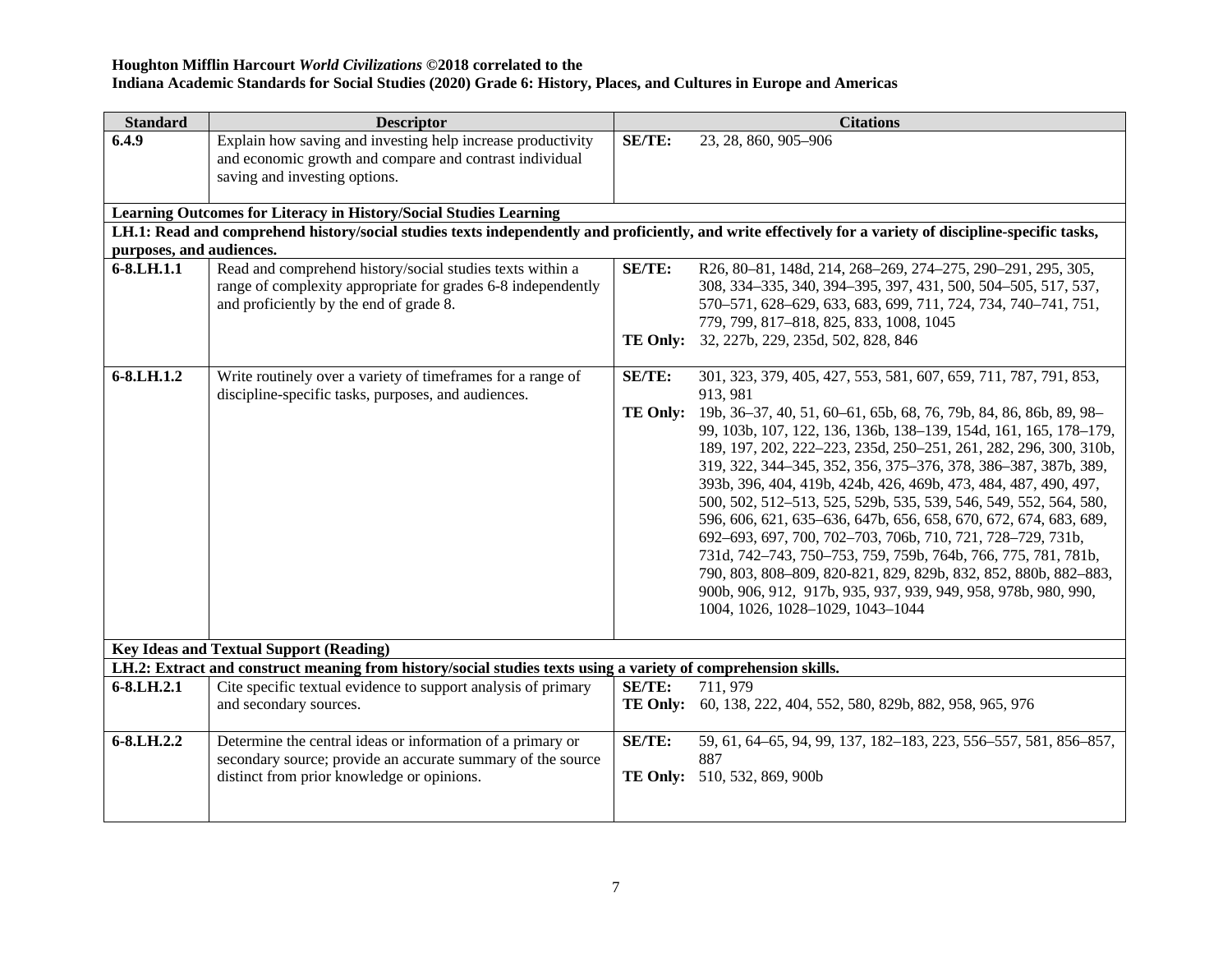| <b>Standard</b>                 | <b>Descriptor</b>                                                                                                                                                               |                              | <b>Citations</b>                                                                                                                                                                                                                                              |  |
|---------------------------------|---------------------------------------------------------------------------------------------------------------------------------------------------------------------------------|------------------------------|---------------------------------------------------------------------------------------------------------------------------------------------------------------------------------------------------------------------------------------------------------------|--|
| $6 - 8$ .LH.2.3                 | Identify key steps in a text's description of a process related<br>to history/social studies (Examples: how a bill becomes a law,<br>how interest rates are raised or lowered). | SE/TE:<br><b>TE Only:</b>    | 308<br>46, 185, 630, 843b                                                                                                                                                                                                                                     |  |
|                                 | <b>Structural Elements and Organization (Reading)</b>                                                                                                                           |                              |                                                                                                                                                                                                                                                               |  |
|                                 | LH.3: Build understanding of history/social studies texts, using knowledge, structural organization, and author's purpose.                                                      |                              |                                                                                                                                                                                                                                                               |  |
| 6-8.LH.3.1                      | Determine the meaning of words and phrases as they are used<br>in a text, including vocabulary specific to domains related to<br>history/social studies.                        | SE/TE:                       | 5, 17, 23, 37, 98, 215, 291, 335, 395, 404, 505, 571, 628-629,<br>714-715, 740-741, 743, 794-795, 817-818, 821, 865, 980<br>TE Only: 230, 238, 266, 287, 471, 509, 520, 532, 706b, 721, 758, 869                                                              |  |
| 6-8.LH.3.2                      | Describe how a text presents information (Examples:<br>sequentially, comparatively, causally).                                                                                  | SE/TE:                       | 40, 468-469, 513                                                                                                                                                                                                                                              |  |
| 6-8.LH.3.3                      | Identify aspects of a text that reveal an author's perspective or<br>purpose (Examples: loaded language, inclusion or avoidance<br>of particular facts).                        | SE/TE:                       | 137, 139, 408-409, 427, 824-825, 856-857<br>TE Only: 94, 153, 159, 436d, 887b, 890d, 968d, 1017                                                                                                                                                               |  |
|                                 | <b>Synthesis and Connection of Ideas (Reading)</b>                                                                                                                              |                              |                                                                                                                                                                                                                                                               |  |
|                                 | LH.4: Build understanding of history/social studies texts by synthesizing and connecting ideas and evaluating specific claims.                                                  |                              |                                                                                                                                                                                                                                                               |  |
| 6-8.LH.4.1                      | Integrate visual information (Examples: charts, graphs,<br>photographs, videos, or maps) with other information in print<br>and digital texts.                                  | SE/TE:                       | 50-51, 70-71, 78, 84, 111, 134, 146, 164, 177, 217, 229, 243, 260,<br>294, 321, 347, 356, 398, 471, 478-479, 492, 508, 521, 535, 539,<br>573, 593, 602, 621, 644, 657, 671, 688, 703, 797, 807, 831, 849,<br>873, 889, 911, 913, 995<br>TE Only: 34, 926, 936 |  |
| 6-8.LH.4.2                      | Distinguish among fact, opinion, and reasoned judgment in a<br>text.                                                                                                            | SE/TE:<br>TE Only: 846, 1017 | 11, 137, 205, 226-227, 459, 638, 916-917                                                                                                                                                                                                                      |  |
| $6 - 8$ .LH.4.3                 | Compare and contrast treatments of the same topic in a<br>primary and secondary source.                                                                                         |                              | TE Only: 728, 738b, 795b, 947                                                                                                                                                                                                                                 |  |
| <b>Writing Genres (Writing)</b> |                                                                                                                                                                                 |                              |                                                                                                                                                                                                                                                               |  |
|                                 | LH.5: Write for different purposes and to specific audiences or people.                                                                                                         |                              |                                                                                                                                                                                                                                                               |  |
| 6-8.LH.5.1                      | Write arguments focused on discipline-specific content.                                                                                                                         | SE/TE:                       | 981, 1083<br>TE Only: 29, 29b, 37, 51, 60–61, 99, 107, 139, 265, 387b, 545, 647b, 179,<br>222-223, 251, 261, 301, 323, 365, 379, 405, 427, 513, 535, 553,<br>581, 607, 710, 743, 786, 791, 821, 853, 883, 913, 949, 1029                                      |  |